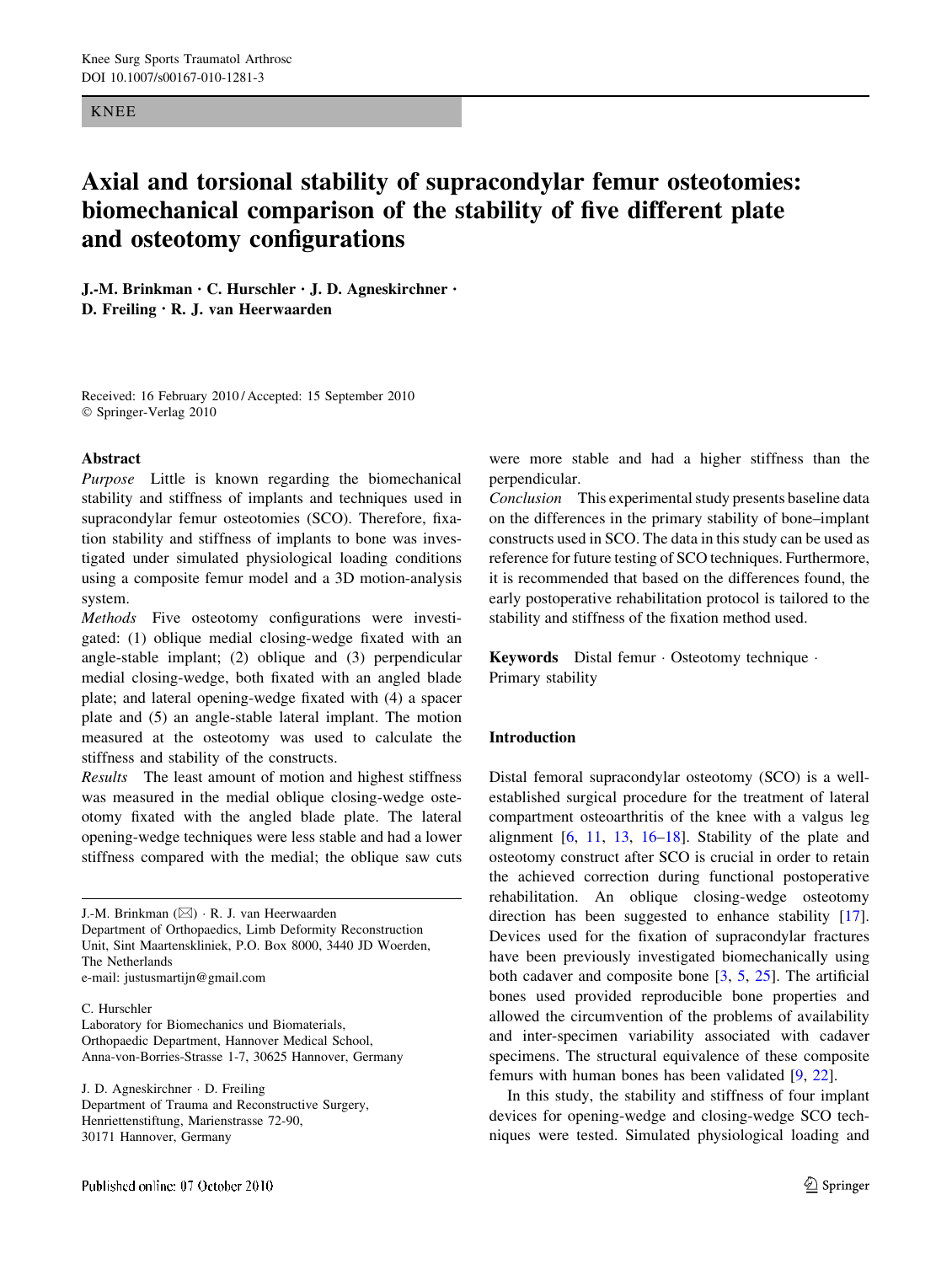subsequent loading to failure were applied using a material testing machine (MTS), and osteosynthesis gap measurements were performed using a three-dimensional (3D) motion-analysis system. The specific research goals of the study were to compare (1) the standard medial closingwedge SCO technique using an angled blade plate and rigid compression and a new medial distal femur plate based on the locking compression plate (LCP) principles  $[8]$ ,  $(2)$  the lateral opening-wedge technique using both a conventional and an LCP lateral distal femur plate and closing-wedge techniques and (3) the medial closing-wedge oblique SCO and medial closing-wedge perpendicular SCO technique.

## Materials and methods

Thirty short-glass-fibre-reinforced (SGFR) third-generation composite replicate femurs (Sawbones Europe AB, Malmö, Sweden) were used in five test modalities: (1) ABPobl: oblique medial closing-wedge SCO with a 90°-angled blade plate (AO/ASIF, Davos, Swiss), (2) MDF: oblique medial closing-wedge SCO with a medial LCP (Tomofix, Synthes, Bettlach, Swiss), (3) ASP: lateral opening-wedge SCO with a non-angle-stable spacer plate (Arthrex spacer plate, Naples, FL, USA), (4) LDF: lateral opening-wedge SCO with a lateral LCP (Tomofix, Synthes, Bettlach, Switzerland) and (5) ABPperp: perpendicular medial closing-wedge SCO with a 90°-angled blade plate (AO/ASIF, Davos, Swiss) (Fig. 1 and Table 1). Six femurs were available for each test modality, 3 for axial testing and 3 for torsional testing; all 30 femurs were subsequently tested to failure (Table 1).

## Experimental set-up

The osteotomies were performed, and the plates implanted according to the standard surgical procedure for each implant. A wedge of  $10^{\circ}$  was either removed in the closingwedge SCO or created in the opening-wedge SCO. To

achieve this, all composite femurs were aligned in a standardized way using an alignment jig and a femur saw guide (Balansys , Mathys Medical, Bettlach, Swiss) that provided a reproducible osteotomy position, osteotomy direction and wedge size. The lateral opening-wedge and the oblique medial closing-wedge were directed  $20^{\circ}$  oblique to the distal femur condylar line, whereas the medial perpendicular wedge was directed parallel to the distal femur condyles. The bone deformation needed for the opening or closing of the wedge and the implant fixation were performed without producing a fracture in the opposite bone bridge. The femur head and trochanter and the distal femur end were thereafter embedded in a polyurethane-based cold-curing resin (Ureol FC 53, Vantico GmbH, Wehr, Germany) in a specially constructed fixture; the fixture allowed for mounting of the femur in a materials testing machine (MTS)(Mini Bionix, MTS Systems Corporation, Eden Prairie, MN, USA) (Fig. 2). The fixture was designed in such a way that the axis of loading of the replicate femur in the MTS was through the centre of the femur head proximal and through a point 18-mm medial from the mid-condylar distance, creating a mechanical femur axis of  $2^{\circ}$ ; reproducing loading in the normally aligned human knee after a SCO for valgus osteoarthritis [10, 12] (Fig. 2). The fixture allowed the MTS to apply both an axial load along and a torsion load around the mechanical axis of the femur (Fig. 2).

## Measuring system

The principles of rigid body motion were used to measure (micro) motion across the SCO. Reference point pairs, relative to which motion was measured, were defined on the replicate femur both proximal and distal to the osteotomy gap; two points across the midpoint of the intact cortical bridge, two points midway across the osteotomy at the level of the deepest point of the trochlea and two points just posterior of the plate on the femur. Motion (displacement)



Fig. 1 Overview of the five configurations. AP radiographs of all implants, from left to right: ABPobl angled blade plate oblique osteotomy, MDF angle-stable implant oblique osteotomy, ASP non-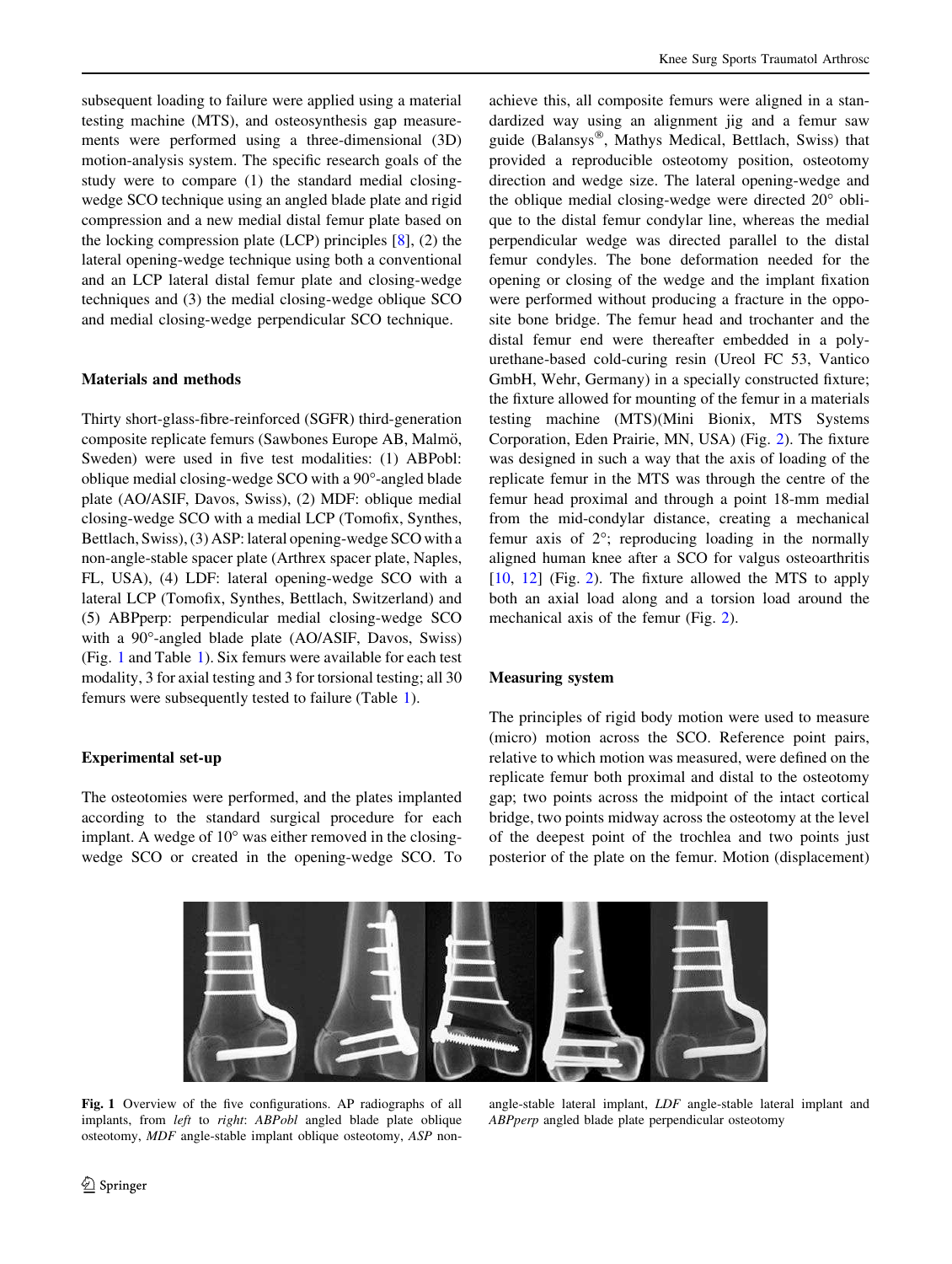|  |  |  | <b>Table 1</b> Overview of the configurations and test protocols |  |  |
|--|--|--|------------------------------------------------------------------|--|--|
|--|--|--|------------------------------------------------------------------|--|--|

| Total no. | Implant type      | SCO technique     | No femurs | Test runs<br>per femur | Cycles | Axial<br>pre-load | Loading         | Torsional<br>pre-load | Loading         |
|-----------|-------------------|-------------------|-----------|------------------------|--------|-------------------|-----------------|-----------------------|-----------------|
|           | Axial loading     |                   |           | Axial loading          |        |                   |                 |                       |                 |
| 15        | Blade plate       | Oblique           | 3         | 1                      | 100    | 10 N              | 150 N           |                       |                 |
|           | Blade plate       | Perpendicular     | 3         | 2                      | 100    | 10 N              | 800 N           |                       |                 |
|           | <b>MDF</b>        | Oblique           | 3         | 3                      | 1      | $=$               | Failure         |                       |                 |
|           | <b>LDF</b>        | Lateral open      | 3         |                        |        |                   |                 |                       |                 |
|           | ASP               | Lateral open      | 3         |                        |        |                   |                 |                       |                 |
|           | Torsional loading | Torsional loading |           |                        |        |                   |                 |                       |                 |
| 15        | Blade plate       | Oblique           | 3         |                        | 100    |                   |                 | $0.5$ Nm              | 5 Nm            |
|           | Blade plate       | Perpendicular     | 3         | 2                      | 100    | 150 N             | $\qquad \qquad$ | $0.5$ Nm              | $5 \mathrm{Nm}$ |
|           | <b>MDF</b>        | Oblique           | 3         | 3                      | 100    | 800 N             | $\qquad \qquad$ | $0.5$ Nm              | $5 \mathrm{Nm}$ |
|           | LDF               | Lateral open      | 3         | $\overline{4}$         | 1      | -                 |                 |                       | Failure         |
|           | ASP               | Lateral open      | 3         |                        |        |                   |                 |                       |                 |

An overview of the number of femurs, the different implants and SCO techniques (left) and loading protocols that were used in the tests is shown (right)

Fig. 2 Schematic and actual view of the test setup. Top left the setup in the MTS. Bottom left close up of the 3D measuring system; 1 and 2, microphone and speaker. Right corresponding schematic view of the setup and loading axis used in the MTS, a loading axis just medial from the midcondylar distance is used, corresponding with a mechanical loading axis of 2 varus. The white arrows show the direction of force applied by the top half of the MTS. Also shown are the lateral open wedge osteotomy (black arrow), and the (1) Oblique osteotomy and (2) Perpendicular osteotomy



of the diaphysis of the femur proximal to the osteotomy was measured relative to the femur condyles distal to the osteotomy using an ultrasound 3D motion-analysis system (CMS20S, Zebris Medizintechnik, GmbH, Isny, Germany). This system is based on the travel time measurement of ultrasonic pulses that are emitted by miniature speakers on a marker-triplet to microphones on a second marker-quartet (Fig. 2). Its use has been validated in cervical spine kinematics analysis [4, 24]. Its current use has, to the best of our knowledge, not been documented previously. The accuracy of the system as reported by the manufacturer is 0.01 mm (Zebris Medizintechnik, GmbH, Isny, Germany).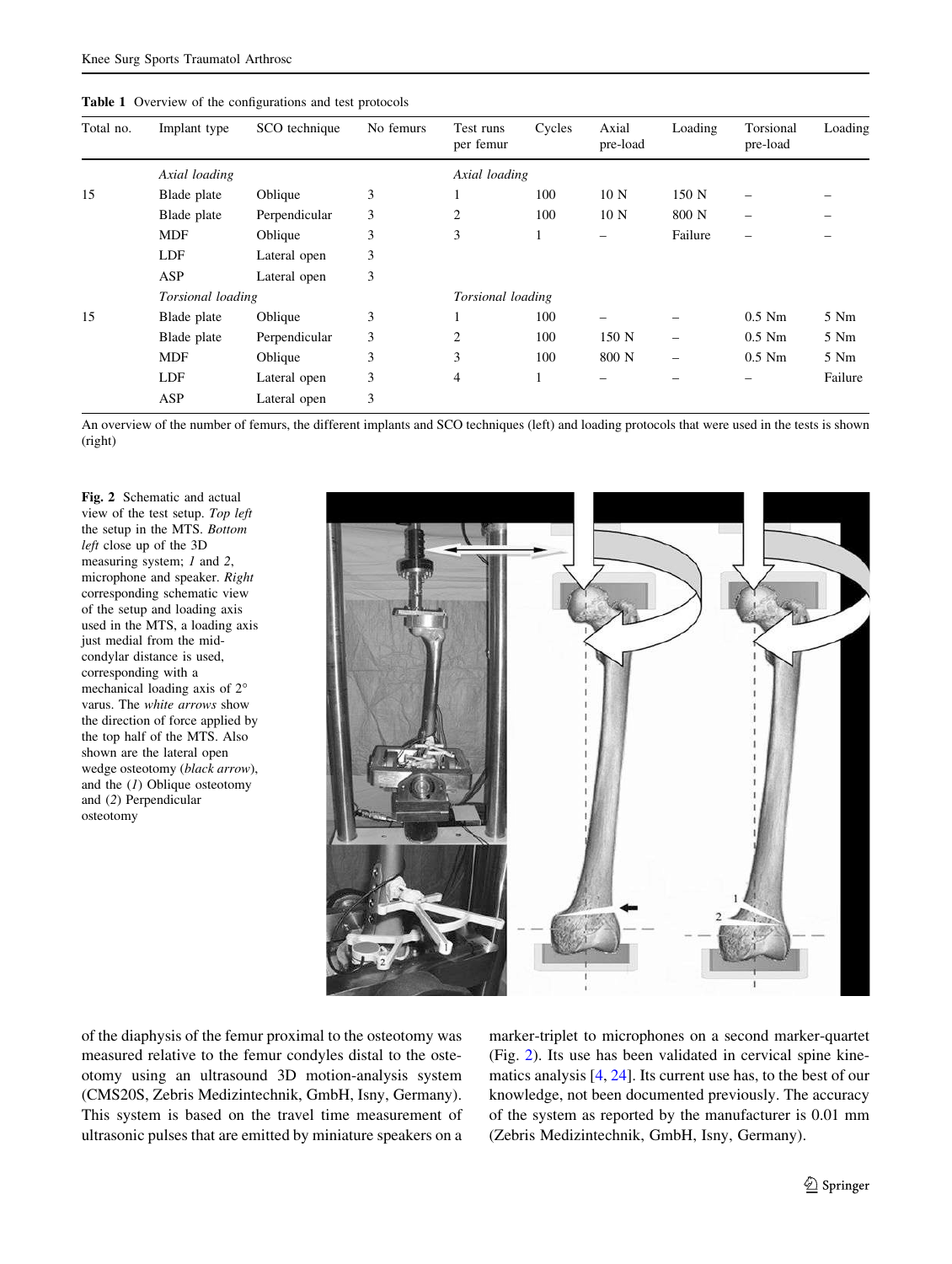The sensor and emitter markers were rigidly fixed to the femur using bone cement (Palacos, Biomet, Inc, Warsaw, IN, USA). After mounting of the femur in the MTS with the microphone template attached, a coordinate system was defined based on landmarks on the distal femur using a calibrated pointer device temporarily attached to the emitter-marker. The coordinate axes were defined in such a way that the anatomical medial–lateral axis corresponded to the Y-axis, the anterior posterior axis to the X-axis and the proximal–distal axis to the Z-axis. The coordinates of the point pairs relative to which motion was measured were then registered. Before the start of the loading cycles, the MTS was first calibrated to the 0 position, meaning it was not putting any pressure on the loaded femur. In this state, the Zebris system was calibrated to the 0 position. This process was repeated for each femur for each test run. During testing, the motion-analysis system continuously measured displacement at a rate of 20 Hz. Force and moment data were recorded by the materials testing machine at a rate of 20 Hz.

### Loading protocol

The replicate femurs were subjected to axial and torsional loading protocols designed to simulate physiological loading (Table 1). Cyclical axial loading was performed at two loading levels (150 and 800 N) on 3 femurs per SCO configuration simulating partial and full weight bearing in an 80-kg patient. After an axial preload of 10 N was achieved, the femurs were tested during 100 cycles for each load at a rate of 0.5 Hz.

Each femur was subsequently tested to failure under displacement control at a rate of 0.1 mm per second. Failure was defined by a drop of actuator loading, either because of failure of the bone, bone–implant construct, or of the implant itself.

Cyclical torsional loading was also performed in 3 femurs per SCO modality using a 0.5 Nm torsional preload. Internal rotation around the Z-axis with a cyclical moment loading of 5 Nm at a rate of 0.25 Hz was applied during 100 cycles, with an increasing axial pre-load (Table 1). The different axial preloads were used to simulate no, partial and full weight bearing. After completion of all three runs, each femur was tested to failure under displacement control at a rate of 0.25° per second. Criteria for failure were the same as used for the axial loading failure tests.

## Statistical analysis

The displacement data recorded were computed using a custom-written programme in Mathematica (version 5.0,

Wolfram research, Inc, Champaign, IL, USA); the change in position and the angle of rotation around all axes for each measuring point and the change in absolute distance between the measuring points were calculated. Displacement at the SCO was calculated using the change in the (absolute) distance between the measuring points per loading cycle. The amount of motion that occurs at the SCO was defined as the difference between the maximum increase and maximum decrease in the distance between measuring points; determined for each cycle and per measuring point. A greater mean difference calculated over 100 cycles and 3 measuring points indicates more motion allowed by the bone–implant construct. Stability was subsequently defined as the amount of motion allowed by the construct.

A similar approach was used in the torsional tests. The amount of motion was calculated by determining the amount of rotation around the Z-axis that is allowed by the bone–implant construct during each cycle. Stability in torsion was defined as the amount of rotation allowed by the construct.

The stiffness under axial compression of the construct was calculated by plotting displacement at the SCO during the failure test, defined as the average amount of movement on the Z-axis of the 3 previously defined point pairs, against the force data. Stiffness of the bone–implant construct was defined as the slope of the linear portion of the forceosteotomy deformation curve (i.e. the force required per millimetre of displacement). Stiffness under torsion loading was calculated by plotting the rotation around the Z-axis over time against the moment (Nm) applied by the MTS and defined as Nm required for one degree of rotation.

Statistical analysis was performed using SPSS statistical software (Version 11.5, SPSS, Inc, Chicago, IL, USA); one-way ANOVA was used to measure statistical differences between modalities, and P values  $< 0.05$  were considered significant using a 95% confidence interval  $(Cl_{95})$ .

#### **Results**

#### Axial loading

No visible damage to bone, bone–implant construct or implant was found during the axial loading tests. During each cycle of loading and unloading, a corresponding movement at the osteotomy was observed to occur.

The displacement data showed that there were varying differences between the configurations tested (Table 2 and Fig. 3).

The oblique OT (ABPobl) allowed significantly less motion than the perpendicular OT (ABPperp) in the 800 N test (Table 3). ABPobl compared with MDF allowed less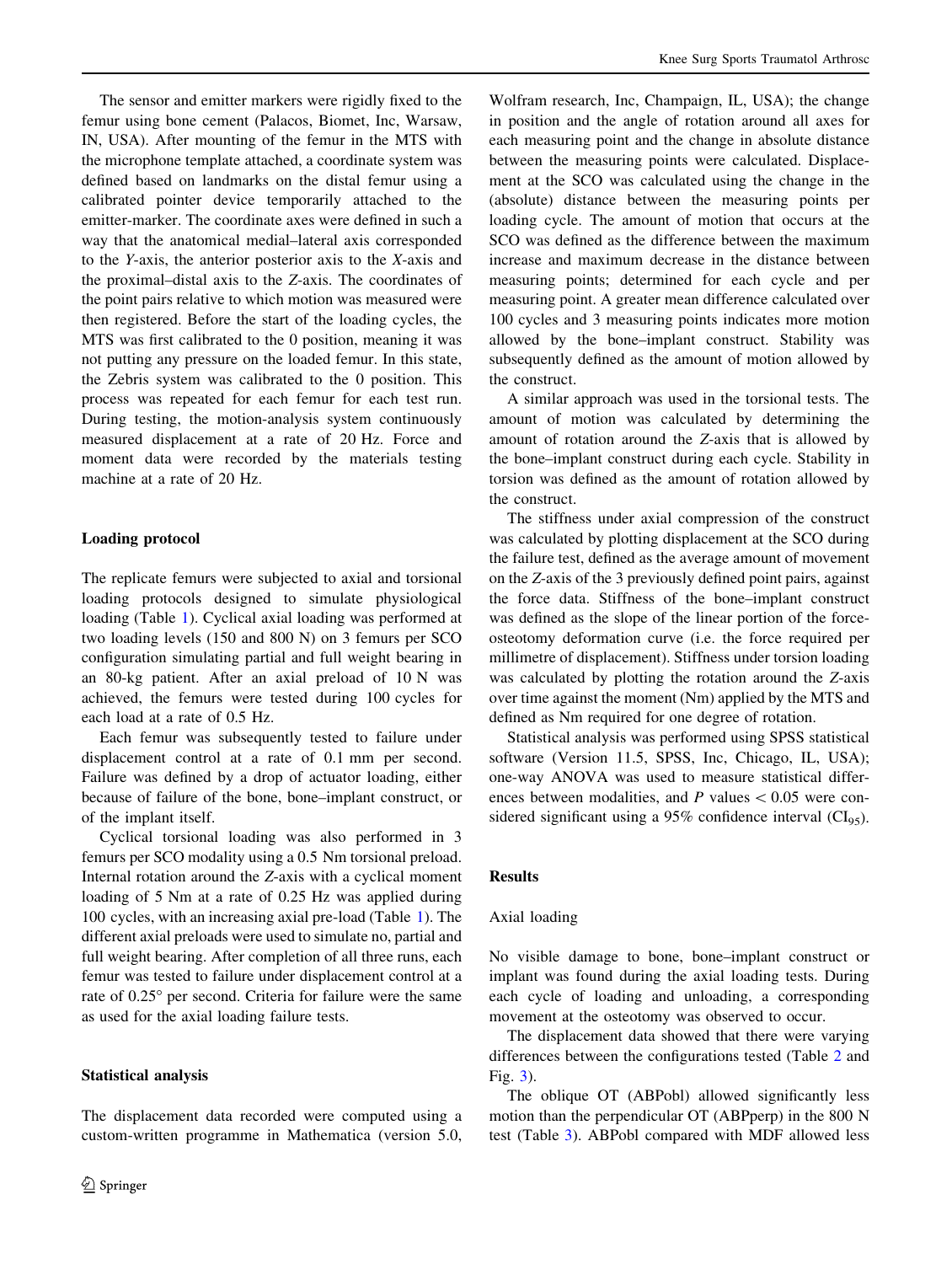| <b>Table 2</b> Axial and torsion test results |  |  |  |  |  |
|-----------------------------------------------|--|--|--|--|--|
|-----------------------------------------------|--|--|--|--|--|

| OT type | Preload    | Axial load      | ${\bf N}$ | Mean | SD $\pm$ |       | 95% CI for mean   |       | Max              |       |
|---------|------------|-----------------|-----------|------|----------|-------|-------------------|-------|------------------|-------|
|         |            |                 |           |      |          |       | Lower-upper bound |       |                  |       |
| Axial   |            |                 |           |      |          |       |                   |       |                  |       |
|         | ABPobl     |                 | 150 N     | 300  | 0.057    | 0.038 | 0.052             | 0.061 | $\boldsymbol{0}$ | 0.143 |
|         | <b>MDF</b> |                 |           | 300  | 0.070    | 0.043 | 0.065             | 0.075 | $\boldsymbol{0}$ | 0.256 |
|         | <b>ASP</b> |                 |           | 300  | 0.094    | 0.046 | 0.089             | 0.100 | $\boldsymbol{0}$ | 0.239 |
|         | LDF        |                 |           | 300  | 0.068    | 0.044 | 0.063             | 0.073 | $\boldsymbol{0}$ | 0.226 |
|         | ABPperp    |                 |           | 300  | 0.038    | 0.065 | 0.030             | 0.045 | $\boldsymbol{0}$ | 0.178 |
|         | ABPobl     |                 | 800 N     | 300  | 0.100    | 0.043 | 0.095             | 0.105 | 0.057            | 0.720 |
|         | <b>MDF</b> |                 |           | 300  | 0.105    | 0.030 | 0.101             | 0.108 | 0.037            | 0.183 |
|         | ASP        |                 |           | 300  | 0.170    | 0.034 | 0.166             | 0.173 | 0.093            | 0.336 |
|         | LDF        |                 |           | 300  | 0.108    | 0.025 | 0.106             | 0.111 | 0.013            | 0.191 |
|         | ABPperp    |                 |           | 300  | 0.112    | 0.032 | 0.109             | 0.116 | $\mathbf{0}$     | 0.241 |
| Torsion |            |                 |           |      |          |       |                   |       |                  |       |
|         | ABPobl     | $0\ \mathrm{N}$ |           | 300  | 0.049    | 0.018 | 0.047             | 0.051 | 0.009            | 0.136 |
|         | <b>MDF</b> |                 |           | 300  | 0.053    | 0.017 | 0.051             | 0.055 | 0.015            | 0.111 |
|         | <b>ASP</b> |                 |           | 300  | 0.043    | 0.018 | 0.041             | 0.045 | 0.010            | 0.093 |
|         | LDF        |                 |           | 300  | 0.055    | 0.016 | 0.053             | 0.057 | 0.017            | 0.114 |
|         | ABPperp    |                 |           | 300  | 0.060    | 0.026 | 0.057             | 0.063 | 0.020            | 0.158 |
|         | ABPobl     | 150 N           |           | 300  | 0.042    | 0.014 | 0.041             | 0.044 | 0.014            | 0.079 |
|         | <b>MDF</b> |                 |           | 300  | 0.045    | 0.018 | 0.043             | 0.047 | 0.006            | 0.104 |
|         | ASP        |                 |           | 300  | 0.052    | 0.021 | 0.049             | 0.054 | 0.011            | 0.093 |
|         | <b>LDF</b> |                 |           | 300  | 0.047    | 0.014 | 0.045             | 0.048 | 0.011            | 0.084 |
|         | ABPperp    |                 |           | 300  | 0.061    | 0.013 | 0.060             | 0.062 | 0.030            | 0.102 |
|         | ABPobl     | 800 N           |           | 300  | 0.041    | 0.015 | 0.040             | 0.043 | 0.000            | 0.082 |
|         | <b>MDF</b> |                 |           | 300  | 0.044    | 0.015 | 0.042             | 0.045 | 0.014            | 0.130 |
|         | <b>ASP</b> |                 |           | 300  | 0.045    | 0.017 | 0.043             | 0.047 | 0.010            | 0.094 |
|         | LDF        |                 |           | 300  | 0.053    | 0.017 | 0.051             | 0.055 | 0.014            | 0.094 |
|         | ABPperp    |                 |           | 300  | 0.056    | 0.015 | 0.054             | 0.058 | 0.022            | 0.095 |

Results for the axial and torsion tests are shown; osteotomy type, axial load, total number of cycles and the mean displacement, including the standard deviation (SD),  $CI_{95}$  and minimum and maximum, are detailed



Fig. 3 Graphic view of the axial test results. Results for both the 150 and 800 N axial compression tests; results for each test is displayed for each modality; displacement is displayed in millimetres (mm)

motion in all tests, but to a significant level only in the 150 N axial tests (Table 3).

#### Axial failure tests

All 15 failure tests resulted in a per-trochanteric femoral neck failure; failure occurred proximally to the osteotomy. No macroscopically observable failure at the bone–implant interface or of the implant itself was observed. Fracture of the medial opposite cortex bone-bridge occurred during the failure test in all ASP femurs, as well as in 1 LDF. No fractures of the opposing lateral cortex bone-bridge were observed in the medial closing-wedge SCOs. During the axial failure tests, the force time course of loading typically demonstrated an increasing axial compression load with a sudden drop in load at failure. Calculated stiffness was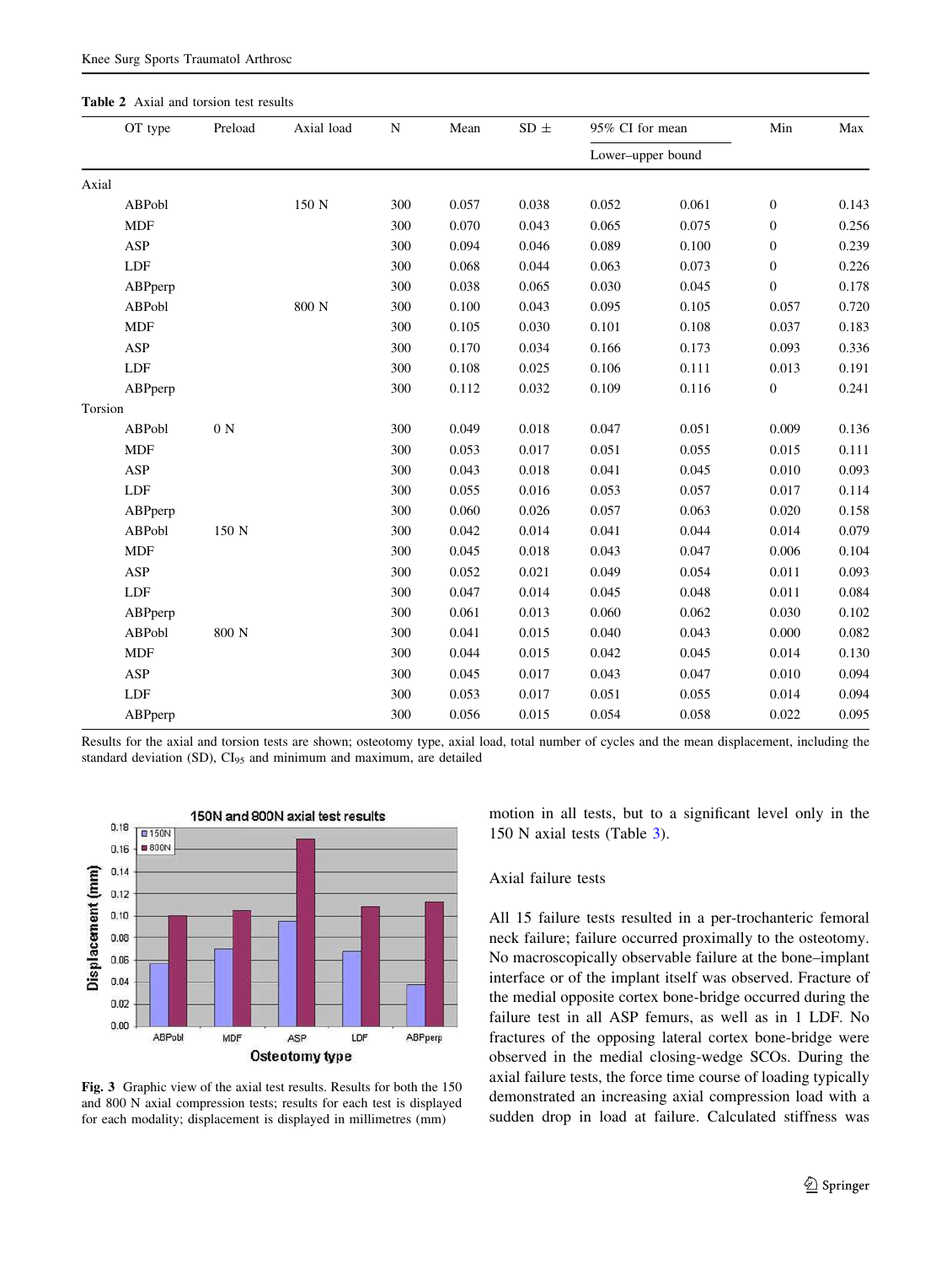Table 3 Statistical comparison of the axial and torsion test results

|            |            | Axial tests |         | Torsion tests |          |        | Axial tests |                          | Torsion tests |        |                          |
|------------|------------|-------------|---------|---------------|----------|--------|-------------|--------------------------|---------------|--------|--------------------------|
|            |            | 150 N       | 800 N   | 0 N           | 150 N    | 800 N  | 150 N       | 800 N                    | 0 N           | 150 N  | 800 N                    |
| ABPobl     | <b>MDF</b> | $\geq$      | $\geq$  | >             | $\gt$    | $\geq$ | 0.0001      |                          |               |        |                          |
|            | ASP        | $\geq$      | $\geq$  | $\,<\,$       | $\geq$   | $\geq$ | 0.0001      | 0.0001                   | 0.001         | 0.0001 |                          |
|            | LDF        | $\geq$      | $\geq$  | $\rm{>}$      | >        | $\geq$ | 0.035       | 0.03                     | 0.004         | 0.014  | 0.0001                   |
|            | ABPperp    | $\,<$       | >       | >             | $\gt$    | >      | 0.0001      | 0.0001                   | 0.0001        | 0.0001 | 0.0001                   |
| <b>MDF</b> | ASP        | $\!>$       | $\!>$   | $\,<$         | $\rm{>}$ | $\geq$ | 0.0001      | 0.0001                   | 0.0001        | 0.0001 | $\overline{\phantom{0}}$ |
|            | LDF        | $\geq$      | $\geq$  | $\rm{>}$      | $\geq$   | $\geq$ |             |                          |               |        | 0.0001                   |
|            | ABPperp    | $\,<\,$     | $\geq$  | $\geq$        | $\geq$   | $\geq$ | 0.0001      | 0.038                    | 0.0002        | 0.0001 | 0.0001                   |
| ASP        | <b>LDF</b> | $\,<\,$     | $\,<$   | $\rm{>}$      | $\,<$    | $\geq$ | 0.0001      | 0.0001                   | 0.0001        | 0.002  | 0.0001                   |
|            | ABPperp    | $\,<$       | $\,<\,$ | >             | $\geq$   | >      | 0.0001      | 0.0001                   | 0.0001        | 0.0001 | 0.0001                   |
| <b>LDF</b> | ABPperp    | $\,<\,$     | $\,<$   | >             | $\gt$    | >      | 0.0001      | $\overline{\phantom{0}}$ | 0.009         | 0.0001 | $\overline{\phantom{0}}$ |

The motion data of each configuration are compared with the other configurations. On the left, the arrows indicate which configuration is more stable, and on the right, the statistical level of significance of the differences is shown

For example, the first row shows that the ABPobl is more stable than the MDF in all tests, but only in the 150 N axial test is the difference statistically significant

Only P values  $< 0.05$  are displayed ( $\dot{-}$  indicates no statistical significance)

Table 4 Axial and torsional failure test results

|                |   | Axial stiffnes |          |       |        |   | Torsional stiffness |          |        |      |  |  |
|----------------|---|----------------|----------|-------|--------|---|---------------------|----------|--------|------|--|--|
|                | N | Mean           | $SD \pm$ | Min   | Max    | N | Mean                | $SD \pm$ | Min    | Max  |  |  |
| Osteotomy type |   |                |          |       |        |   |                     |          |        |      |  |  |
| ABPobl         | 3 | 8,170          | 2,682    | 6,021 | 11,176 | 3 | 31.7                | 4.5      | 26.9   | 35.9 |  |  |
| <b>MDF</b>     | 3 | 5,723          | 990      | 4.618 | 6,528  | 3 | 28.4                | 3.2      | 26.0   | 32.1 |  |  |
| <b>ASP</b>     | 3 | 1,601          | 220      | 1,350 | 1,758  | 3 | 21.8                | 16.9     | $4*$   | 37.3 |  |  |
| LDF            | 3 | 3.197          | 895      | 2,227 | 3,989  | 3 | 23.9                | 18.3     | $3.2*$ | 37.8 |  |  |
| ABPperp        | 3 | 6.464          | 1,521    | 4,875 | 7.906  | 3 | 22.6                | 4.2      | 17.9   | 26.2 |  |  |

Results for the axial and torsional failure tests are shown; the number of femurs (N), mean stiffness and minimum and maximum are detailed. Axial stiffness is in N/mm and torsional stiffness in Nm/

found highest in the ABPobl configuration (Table 4 and Fig. 4).

#### Torsional loading

No visible damage to bone, bone–implant construct or implant was found during the torsion tests. The lateral open SCO techniques (ASP and LDF) showed more motion compared with ABPobl and MDF (Table 2 and Fig. 5). Maximum motion was measured in all tests in ABPpp; it allowed statistically significantly more motion than the ABPobl and MDF in all tests (Table 3).

## Torsional failure tests

In all medial closing-wedge SCO techniques, the opposing lateral cortex bone-bridge fractured first. Thereafter, in the ABPobl configuration, a subsequent spiral fracture occurred just proximal from the plate, whereas in ABPperp no fracture occurred, the proximal femur end kept turning clockwise, with bending of the screws at the screw–bone interface clearly visible (Fig. 6). In the MDF configuration, a fracture occurred at the screw–bone interface in all femurs (Fig. 6). In both ASP and LDF configurations, the opposite medial cortex fractured almost immediately after the start of the test in one femur (\* in Table 4). Thereafter, in ASP, the proximal femur end kept turning inward as the plates themselves bend (Fig. 6). In LDF, subsequently, there was a spiral fracture just proximal of the plate in one femur, a spiral fracture that extended to the bone–screw interface in the second, and there was failure in the third because the screws were pulled out of the bone. Calculated stiffness was greatest in the ABPobl configuration (Table 4 and Fig. 7).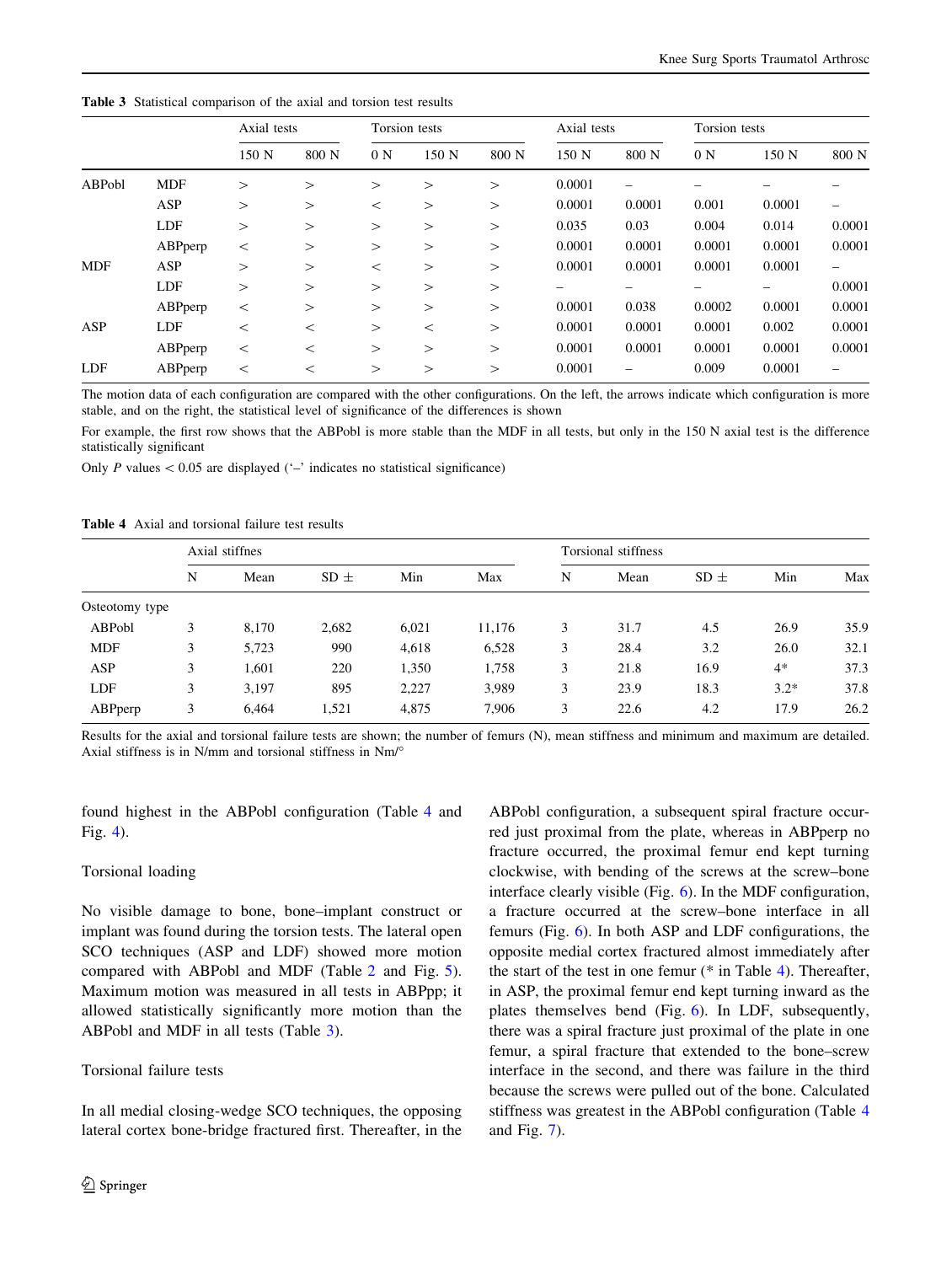

Fig. 4 Graphic view of the axial failure test results. Results for the axial failure tests; stiffness is displayed in Nm per millimetre displacement on the Z-axis



Fig. 5 Graphic view of the torsional test results. Results for the torsional test runs; results for each test are displayed for each modality; rotation is displayed in degrees rotation

#### **Discussion**

In this comparative biomechanical study, the oblique closing-wedge osteotomy with conventional angled blade plate and rigid compression was found to be the most stable configuration.

In the current study, an attempt was made to simulate physiological loading, unlike the non-physiological uniaxial stress and fatigue testing often done by the plate manufacturer. A physiological mechanical loading axis of  $2^{\circ}$  varus of the femur was used, the entire femur was loaded, loading was applied through the centre of the femoral head and loads simulating partial and full weight bearing were used in the axial loading tests. Furthermore, an attempt was made to simulate the natural torque moment that occurs during flexion–extension of the femur, during walking with partial and full weight bearing. It is the authors' opinion that the data provided in this study can

therefore be used for decision-making in clinical practice regarding functional rehabilitation.

The superior stability and stiffness of the angled blade plate (ABPobl) when compared with the LCP (MDF) configuration is not unexpected. LCP plates in general act as an internal fixator, whereas the angled blade plate is compressed rigidly against the cortex allowing for less motion at the fracture site, or in the case of a SCO, the osteotomy. Subsequently, bone healing in LCP fixation is fundamentally different from bone healing with rigid fixation: secondary versus primary bone healing. The various biological advantages of LCP fixation versus rigid compression apply to LCP fixation in osteotomies [23]. The clinical use of angle-stable implants (LCP) in tibia osteotomies has been reported, and their biomechanical properties have been documented [1, 7, 19–21, 23]. The biomechanical properties of LCP used in SCO have, on the other hand, not been documented previously. Furthermore, exact comparison of bone-healing rates between LCP fixation and rigid fixation in SCO is not available. In this study, only the primary fixation strength in a composite femur model was tested. It is therefore unknown how the results in this study translate to actual bone-healing rates, loss of correction and clinical outcome in patients treated using LCP fixation in SCO.

The two opening-wedge plate and osteotomy configurations tested performed less well than the closing-wedge configurations. This may be due either to the biomechanical properties of the implant and the bone–implant construct or to the open wedge technique itself, with the lack of bone compression at the osteotomy site and a difference in load-bearing capacity of the bone bridge of the opposite cortex in open wedge when compared with closing-wedge SCO. The observed poor stiffness in the torsional failure tests in the two open-wedge techniques, with observed immediate fracture of the opposite cortex in both axial and torsional failure tests, suggests that the strength of the intact cortex plays a significant role in the stability of implants used in these plate and osteotomy configurations. In this study, the defect created by the open wedge osteotomy was not filled with a graft, which might influence the initial stability. This may lead to load sharing in axial and rotational testing of which the effects are unknown. In clinical use, grafts are primarily inserted to promote bone healing, and the contribution to initial stability of a graft is questionable. Until now, its use has only been recommended in larger defects. Franco et al. [6] using the spacer plate tested in this study recommended filling of the gap only if the defect was larger than 7.5 mm. In proximal open wedge tibia osteotomies, clinical results show that when an LCP is used for fixation, filling of the gap is not necessary to retain the achieved correction [2].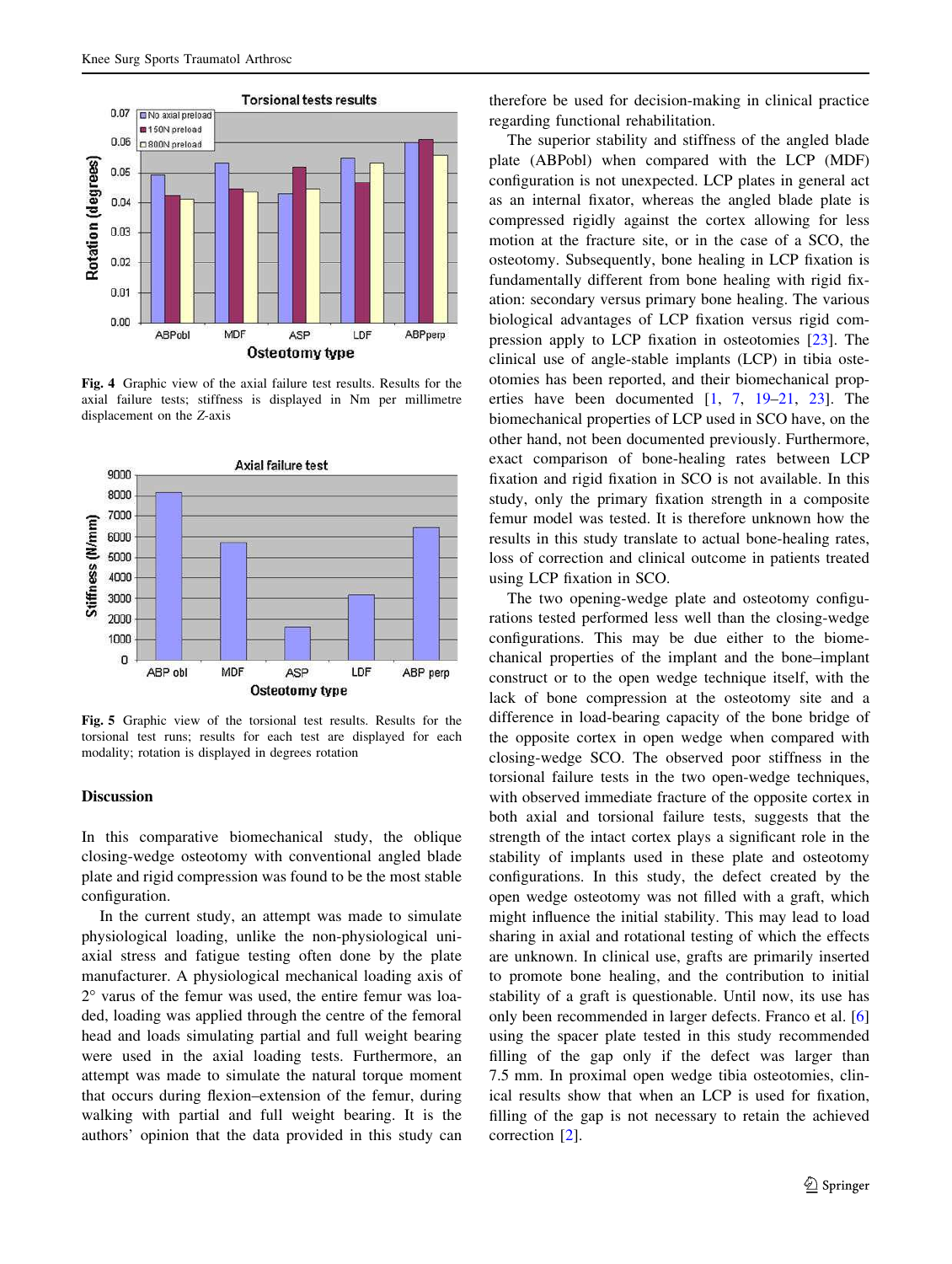

Fig. 6 Detailed view of the failure patterns in the torsional failure tests. Fracture of the femur at the screw–bone interface in the MDF in the torsional failure tests (left).The screws have clearly been bent at



Fig. 7 Graphic view of the torsional failure test results. Results for the torsional failure tests; stiffness is displayed in Nm/degree rotation around the Z-axis

In this study, it was found that an oblique osteotomy is more stable than a perpendicular osteotomy. This is in accordance with the observation of Stahelin who suggested that a larger cortical contact area after closing of the wedge enhances stability [17]. The difference between perpendicular and oblique saw cuts became apparent in the torsional tests, the configuration with the perpendicular saw cut clearly showing less stability (Table 3).

In patients who undergo SCO, postoperative functional rehabilitation is paramount to regain knee function. Furthermore, maintaining the angle of correction is essential in obtaining good long-term clinical results. A bone–implant construct that has optimal biomechanical and biological fixation characteristics and allows for functional rehabilitation and partial to full weight bearing will improve clinical outcome in patients who undergo SCO. On the basis of the stability and stiffness found in this study, no clear recommendation for the use of LCP (MDF) over the rigid compression technique (ABPobl) can be made. From a surgical standpoint, as well as from the aforementioned

the screw–bone interface in the ABPperp in the torsional failure test (middle).The ASP itself has been bent in the torsional failure test (right)

biological standpoint, MDF has several advantages over the angled blade plate. Medial closing-wedge SCO with angled blade plate is a demanding surgical technique; it has been associated with complications including plate and screw failure, non-union, and loss of correction during bone healing [11, 13–17].

Fixation using MDF is a less demanding surgical procedure with better control of the amount of deformity correction and less complications [8]. Opening-wedge SCO techniques are technically even less demanding than the closing-wedge techniques and allow for precise deformity correction. However, in the present study, stability of fixation of the open-wedge techniques is significantly lower than the closing-wedge techniques. Additional stability can be provided by hinged orthoses, or a cast during functional rehabilitation that in the current authors' opinion should be performed at a slower rate than in closing-wedge techniques.

Future clinical studies will, however, have to prove all these supposed advantages, because to date no information on the long-term clinical results and the complications of the use of LCP in SCO is available. Important limitations of this study are the limited amount of femurs available for the failure tests; standard deviations are fairly large in these tests. There might not be enough data to draw definitive conclusions on the behaviour of the constructs in the failure tests. Test runs had to be limited to 100 cycles for practical reasons; data storage requirements would otherwise be too high. Furthermore, in an experimental setup like the one used, the effect of the soft tissues on stability and stiffness of course cannot be taken into account.

## Conclusion

This experimental study presents baseline data on the differences in the primary stability of bone–implant constructs